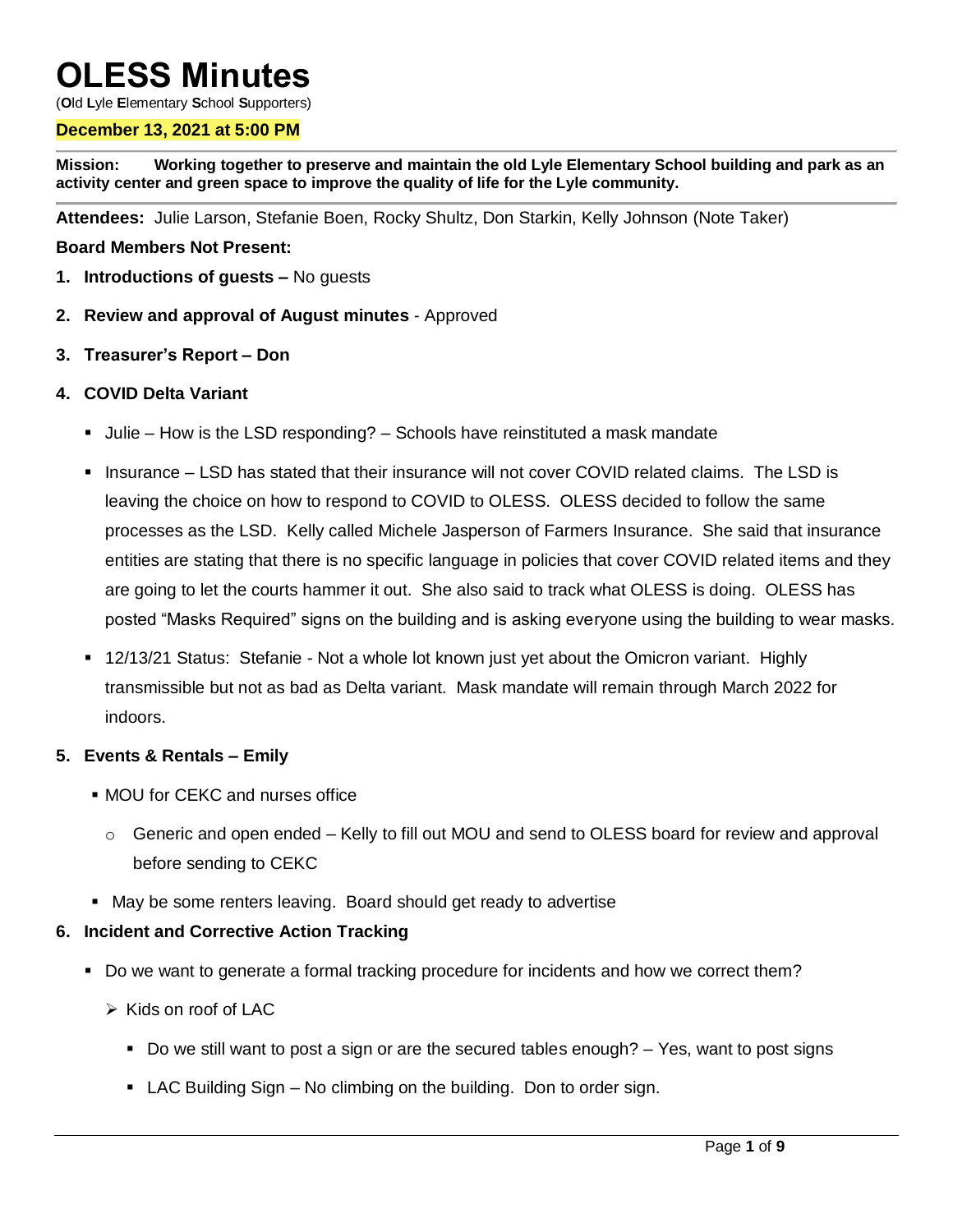- Kelly to generate format
- **10/12/20 Status: No actions at this time**
- 12/14/20 Status: No actions at this time
- 02/08/21 Status: Julie to sign and scan reports back to Kelly. Don to confirm description of incident about kids on the roof of the LAC to Kelly for Incident Report. Add cables for tables to corrective actions for Kids on roof incident report.
- 03/08/21 Status: All to email Kelly verbiage for sign for keeping kids off the roof. Robert Need incident report for kids on the roof of the pavilion. We also need a sign for keeping motorized vehicles off the green space.
- 04/19/21 Status: LAC Building Sign No climbing on the building. Don to order sign. Kelly to complete incident report.
- 05/10/21 Status: Still in progress: implement park rules. Place small simple sign in the Pavilion.

 $\triangleright$  Kids on roof of Pavilion – No climbing on the Pavilion Sign

- o Don to order sign
- o Kelly to generate Incident report
- o 05/10/21 Status: in progress
- $\circ$  06/14/21 Status: Report is prepared. Waiting for signs to be posted to finalize.
- o 07/12/21 Status: Waiting for signs to be posted to finalize.
- o 08/16/21 Status: Waiting for signs to be posted to finalize.
- o 12/13/21 Status: Waiting for signs to be posted to finalize.

 $\triangleright$  Keeping motorized vehicles off the green space –

- $\circ$  Two signs one near backstop, one near the skate ramp
- o Don to order sings
- o Kelly to generate Incident report
- o 05/10/21 Status: in progress with park rules sign
- $\circ$  06/14/21 Status: Report is prepared. Waiting for signs to be posted to finalize.
- o 07/12/21 Status: Waiting for signs to be posted to finalize.
- o 08/16/21 Status: Waiting for signs to be posted to finalize.
- o 12/13/21 Status: Waiting for signs to be posted to finalize.

 $\triangleright$  Break in at LAC -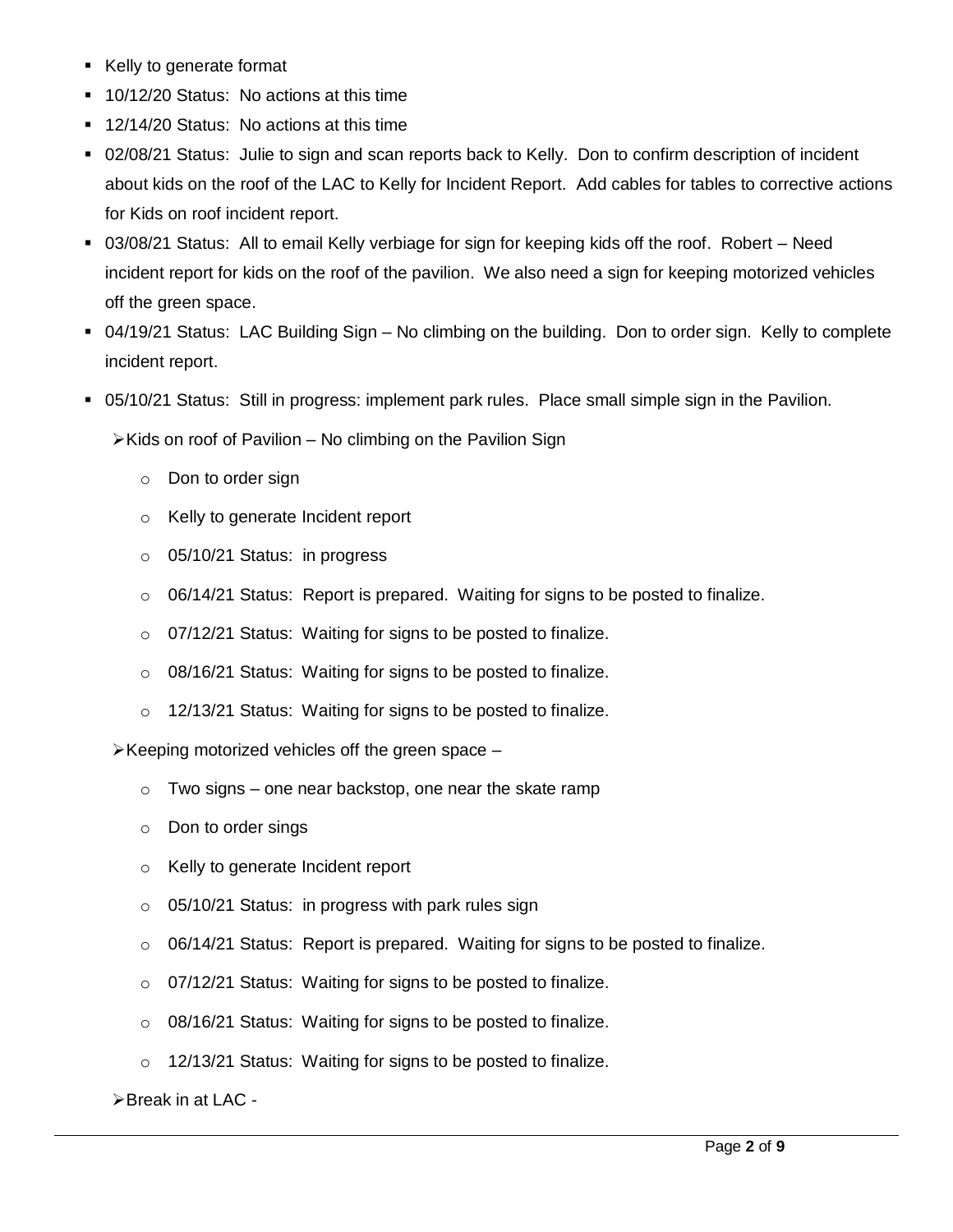o 12/13/21 Status: Waiting on estimate for window. It should be replaced by January 2022

**7. Project Updates** – All approve updated bylaws. Stefanie to post new revision of bylaws on LAC website

# **8. Green Space Management – Rocky**

- Must post signage if herbicides are used on LAC property
- Rocky to find out cost of reseeding green space

# **9. Investigate contacts to potentially restore chimney – Robert**

- No contractors have responded so far
- Can we get some quotes for potential restoration grant?
- **Move to restoration grant tracking?**
- 07/12/21 Status: Robert not present
- **08/16/21 Status: Robert not present**
- **12/13/21 Status: Robert not present**

# **10. Investigate roof leak in boiler room**

- **Flashing has been replaced**
- Robert Leak appears to be subterranean
- 07/12/21 Status: It is possible that the culvert on 3<sup>rd</sup> and Klickitat Streets has collapsed and the water from the hillside is no longer being diverted out to Hwy 14. Don to call Klickitat County public works. Kelly to begin corrective action form
- 08/16/21 Status: Can we get a sump pump until the issue is resolved? Kelly to Robert to see if he can get the sump pump.
- 12/13/21 Status: Klickitat County cleared out nearby ditch and culvert. Robert will give OLESS board feedback on water issue in boiler room. If the issue has not been resolved more investigation will be needed.

# **11. Removal of Stefanie Johnson from Umpqua account Update**

- Minutes have been submitted to bank
- All signers must resign signature cards Linda, Don, Stefanie, Kelly
- 12/13/21 Status: Kelly and Stefanie went to the bank. Resigning turned out to be unnecessary. This item is considered complete.

# **12. Perpetual loss of LAC key and alarm not set**

- **I** Is it the WAGAP group?
- 08/16/21 Status: Kelly has requested a quote from Ernie's Lock and Key. Will send to board once received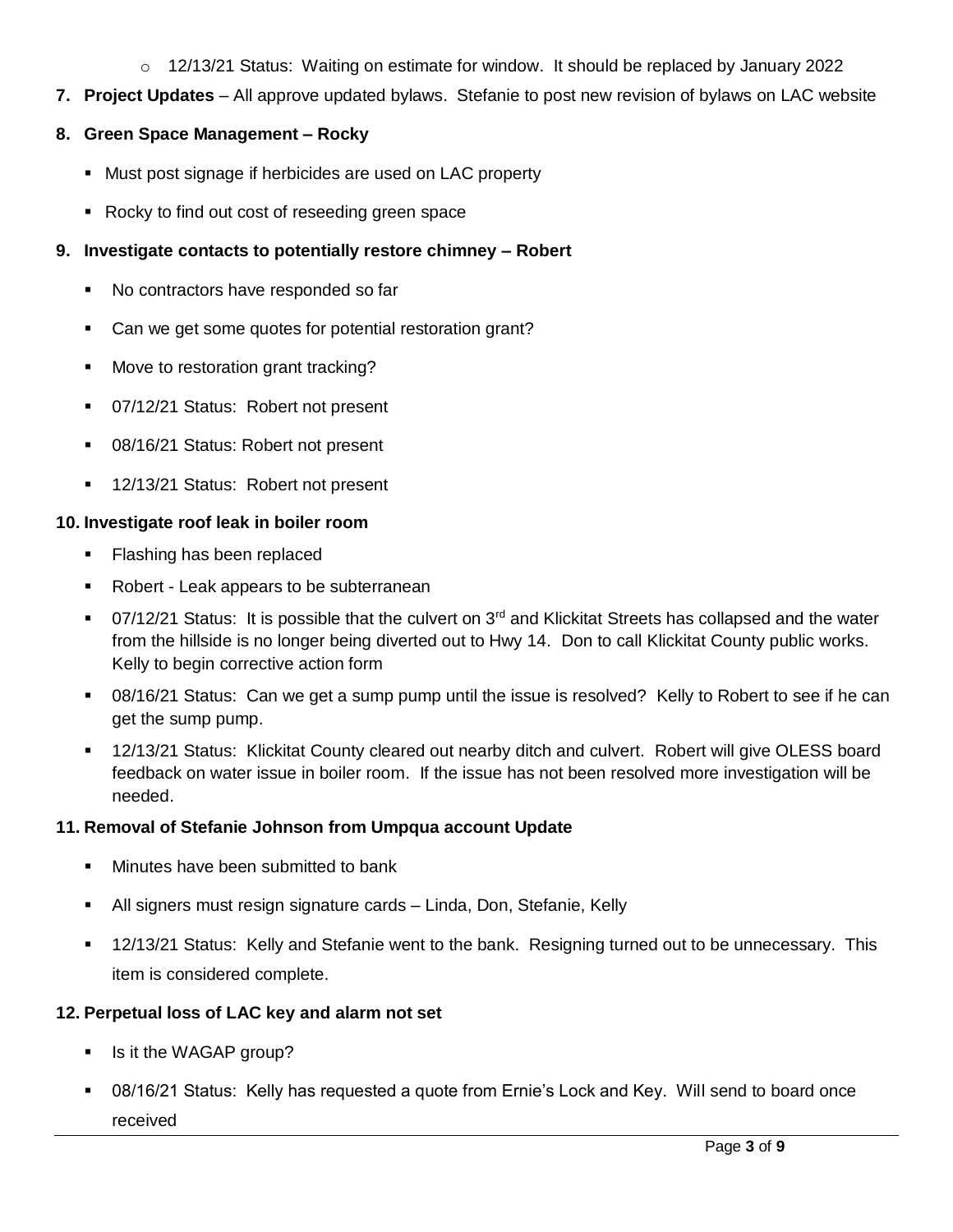- **12/13/21 Status: Rocky to visit Ernie and see the quote.**
- **13. Email from Debbie McDonald**  Julie talked to both parties and they seem to have resolved the issue. There is limited parking around the area so renters can conflict when trying to find parking.

## **14. Elections – Bylaws state that we have November elections**

- Kelly for President Rocky moves, Don seconds all approve Kelly for two more years of Presidency
- Don for Treasurer Kelly moves, Rocky seconds all approve Don for two more years of Treasurer

## **15. New Grants are Available – Kelly & Rocky**

- Kelly and Rocky will meet with Adrian Bradford
- **Daycare funding and restoration grant may be available**
- Board decides restoration grant is  $1<sup>st</sup>$  priority

## **16. Continue with virtual meetings or return to in-person meetings?**

**Stay with virtual** 

## **17. Change Meeting Schedule – Quarterly?**

**Board approves quarterly meetings with the requirement that each board member does an on-site visit** once a month at their leisure. Also, look at renting schedule monthly to stay in touch with activities.

## **18. Open Forum**

## **ACTION ITEMS:**

## **Don:**

- Sign signature card for Umpqua Bank Not necessary, bank's new staff confusion Complete
- Call Klickitat County Public Works to discuss possible collapsed culvert on 3<sup>rd</sup> and Klickitat Streets
- Reach out to Robert and see if he has time to wash outside windows once a year each spring if possible
- Order "No Climbing on Building" sign for Lyle Activity Center
- Order "No Climbing on Pavilion" Sign for Norm White Pavilion
- **Order two "No Motorized Vehicles on Green Space" signs**

## **Emily:**

- Create flier for LAC to hand out at events
- **Email Facebook about removing old LAC page**
- Post pictures of last year's Halloween Trunk or Treat Event on social media outlets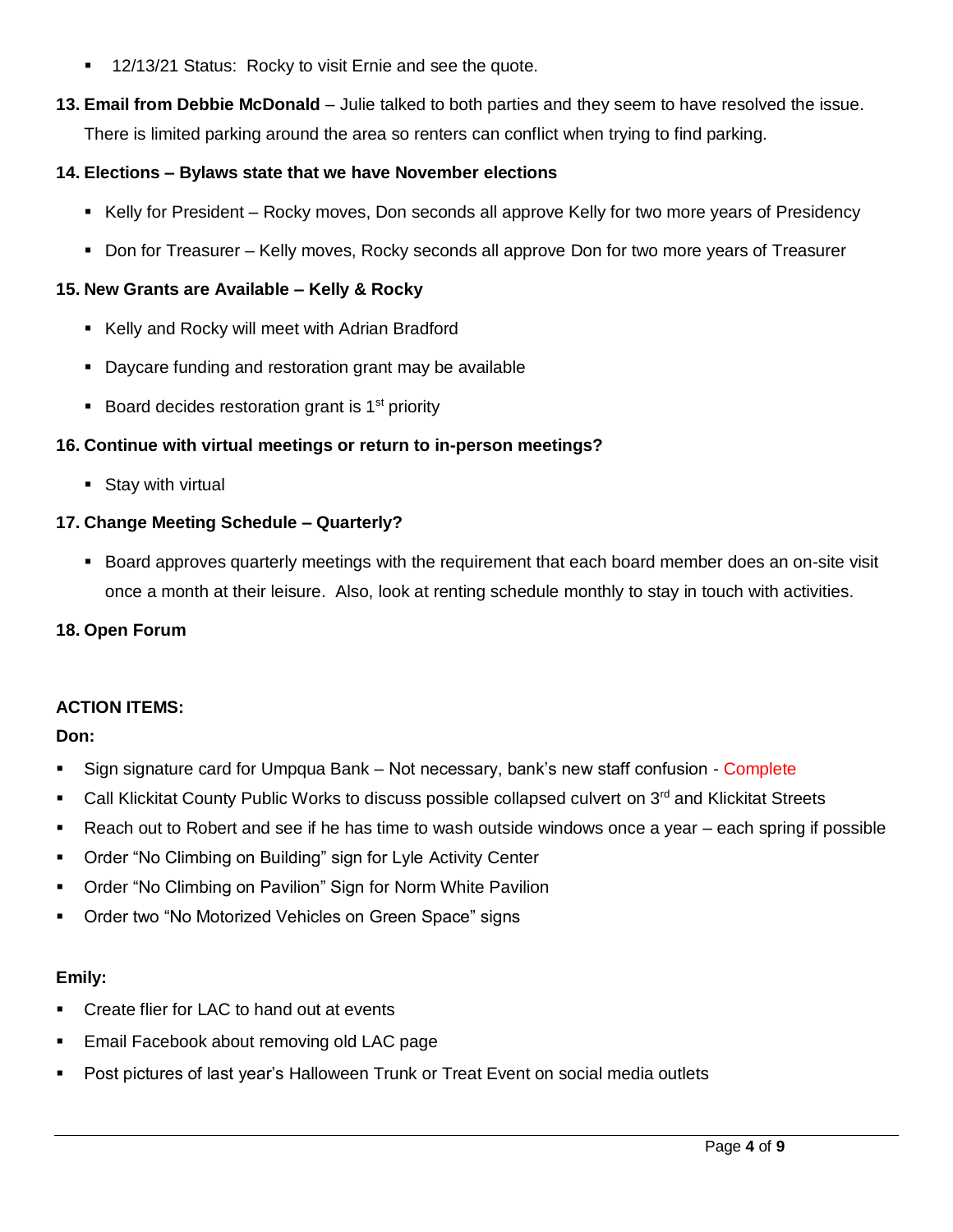## **Julie:**

- **Reach out to WAGAP to find out about renting**
- Send MOU and lease agreement to Klickitat County Health Department for potential vaccine clinic
- Reach out to Ann Varkados to see if she wants to talk about the LAC green space
- Check with WAGAP to see how many people are independently entering
- **Generate task list for community service requests**
- Email Marty Dennis of What's Happening in Lyle about OLESS looking for board members
- Ask the Lyle Museum about management of items in the glass case in LAC hallway
- Place heater in storage closet
- Work with LSD to determine what educational RCW's are applicable to the LAC
- Check out details on listing the LAC as a WiFi hot spot on the OSPI
- Read 2016 lease agreement looking for details about educational RCW's
- As Facebook administrator, work with Emily to transfer authority to the LAC Activity Manager
- Work with LHS to see if students can earn leadership credits for helping at the LAC
- Work with local community groups to generate community calendar
- Follow up with Ann about receiving donation of basketball hoop

## **Kelly:**

- **Generate incident report for break in at the LAC**
- Meet with Adrian about potential grants
- Generate MOU for CEKC and send to OLESS board for review and approval
- Sign signature card for Umpqua Bank Not necessary, bank's new staff confusion Complete
- Reach out to Robert to see if we can get a sump pump for the boiler room until we can determine and pay for a permanent fix - Complete
- **Print out LAC Cleaning Work Instruction Checklist for Rocky**
- Generate formal agreement between CEKC and OLESS for nurses' office
- Reach out to Linda for clarification on lease agreements relative to Department of Revenue audit finding
- Reach out to Linda for clarification on taxing of lease agreements relative to Department of Revenue audit finding
- Read Washington Nonprofit Handbook and look for any requirements not addressed in the OLESS bylaws
- **Send 07/12/21 OLESS minutes to bank so Stefanie can be removed Complete**
- **Post LAC cleaning schedule to the website**
- **Post LAC cleaning checklist to the website**
- Generate Incident report for kids on roof of Norm White pavilion
- Generate Incident report for motorized vehicles on football field
- Investigate work order/maintenance request functionality in Weebly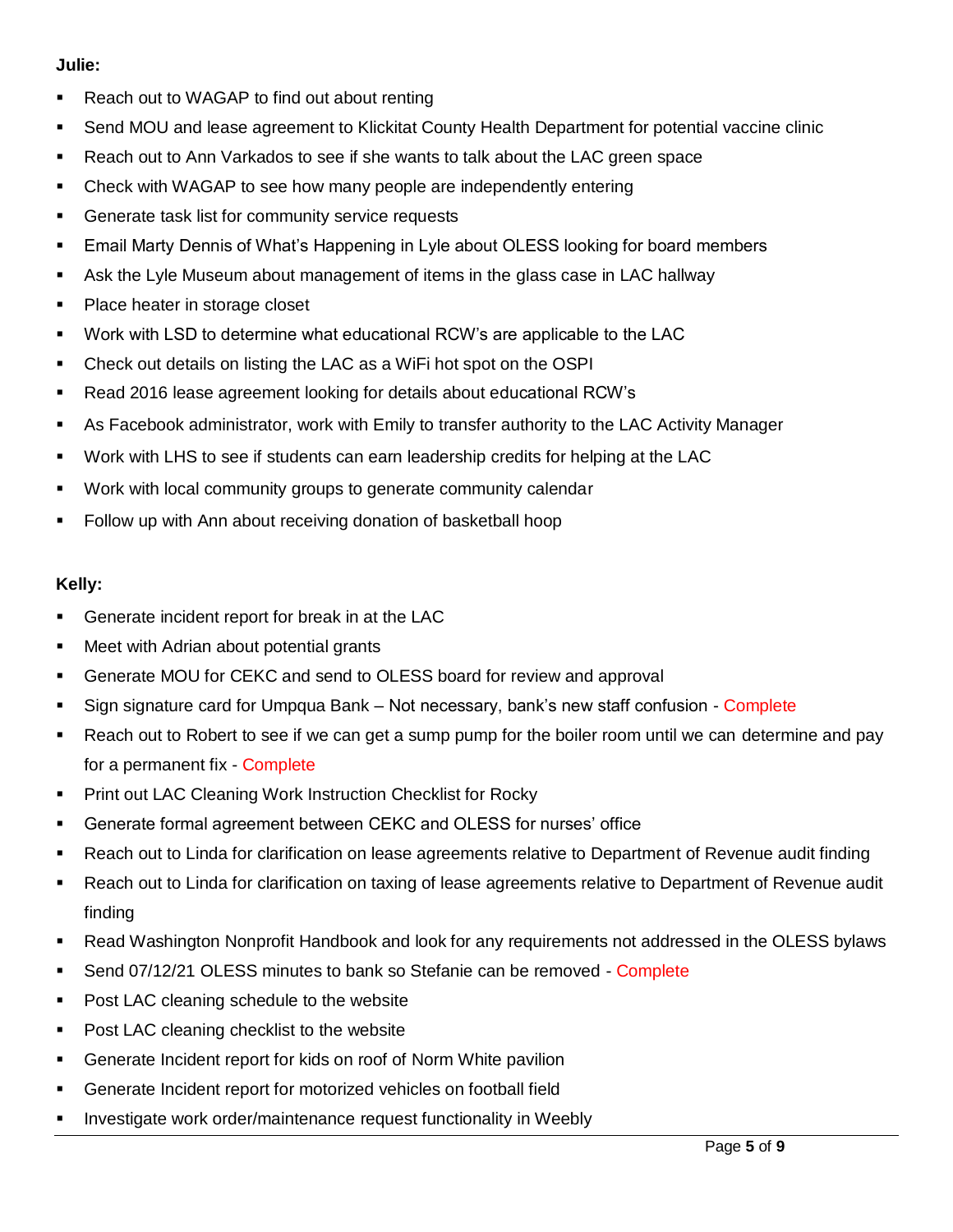- **Investigate renter/member functionality in Weebly**
- **Look into coded entry for LAC**
- Request evidence of coverage from LSD No 406
- Generate Incident and Corrective Action Report for kids on roof
- Send combined rental request form to Jonathan Blake and OLESS Board for approval
- Get proof of coverage from Jonathan for Treasurer to present to LSD No. 406
- **-** Look into window rebates from PUD
- **Add Gorgeswap to LAC website**
- Fix stairs at entryway on west side of building When weather allows, Interface with Klickitat County about entry way/ADA accessibility on North/West portion of building – Kevin Oldfield to help
- Write restoration grant request for 2023 Consider daycare requirements, chimney fix, drainage issues, new sprinkler system for green space, new entryway for east facing entry, new fence along Hwy 14, basketball courts, water fountain for kids. Grant for emergency response center, cooling shelter location,

## **Robert:**

- **EXECT** Look over LAC building maintenance and email Kelly with additions
- **Determine appropriate watering for green space**
- **Investigate entry way heater issue**
- Construct a cage around the HVAC unit S
- **Investigate wireless thermostats for heaters for two rooms**
- **Investigate contacts to potentially restore chimney**
- **Replace timer for outside faucet**

## **Rocky:**

- Meet with Adrian about potential grants
- Visit Ernie at Ernie's Lock and Key in The Dalles to look over quote for coded door entry
- Get quote for reseeding greenspace
- Get print out of LAC Cleaning Work Instruction Checklist from Kelly
- **Train Suzie on cleaning the LAC using the LAC Cleaning Work Instruction and Checklist**
- Reach out to potential cleaners Complete
- Explore ways to manage grass so the green space stays green during the summer
- Plan baseboard painting project
- **Research options for counter top in pavilion**
- Check out Mt Adams Chamber and Dallesport News Letter for advertising space for room rentals
- Look into covers for hallway ceiling lights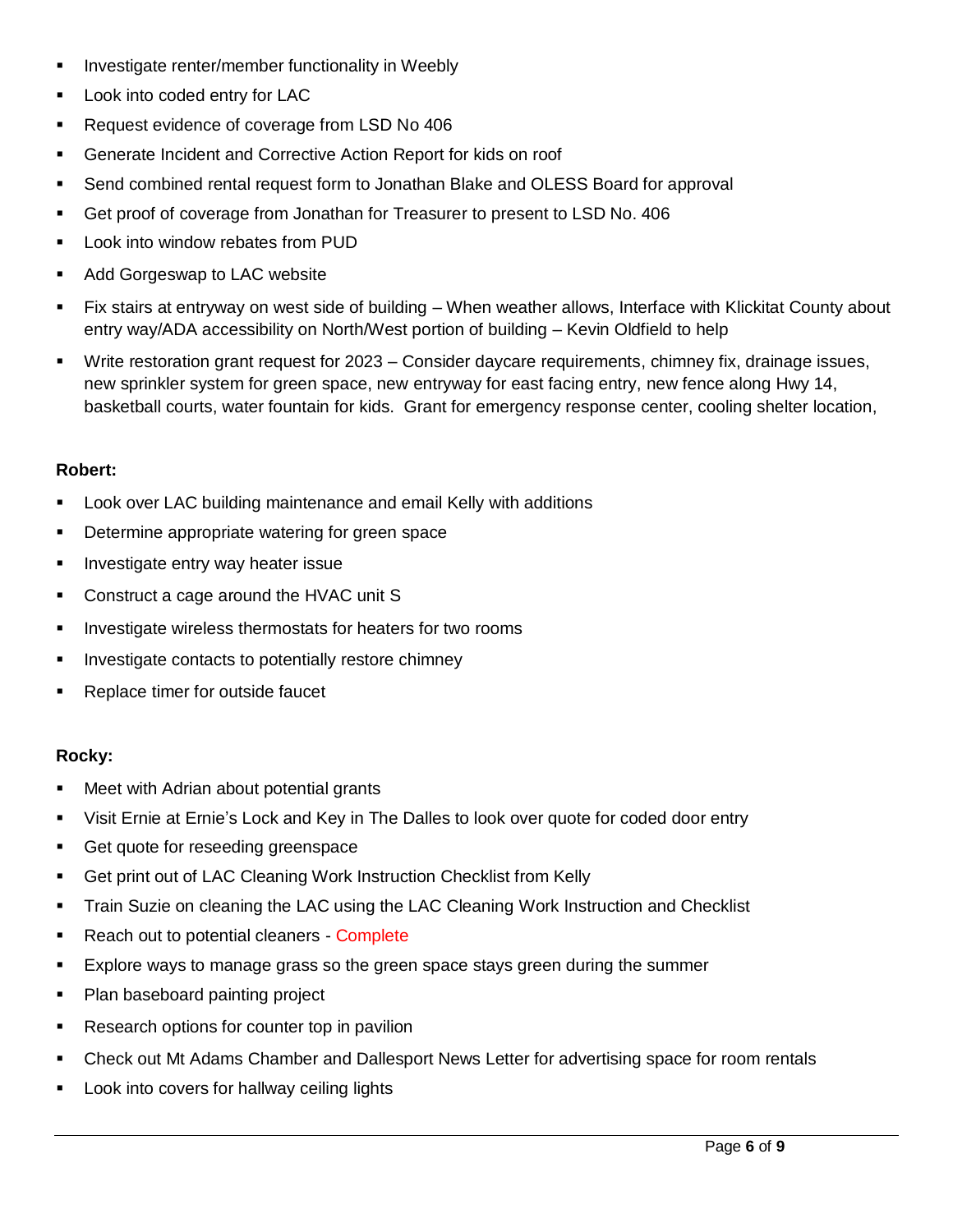## **Stefanie Boen:**

- Update board member roster with election results and post to LAC website
- **Post updated bylaws on LAC website**
- Sign signature card for Umpqua Bank Not necessary, bank's new staff confusion Complete
- Send out approved changes in bylaws
- Reach out to Klickitat County and find out if the LAC can provide an emergency response platform. Consider Lions Club and what they already provide
- **Make Thank You's from the Lyle Activity Center**
- Send Thank You to Janette Petty
- Work with Don and Kelly to generate audit work instruction and documentation process for internal auditing of OLESS/CEKC checking account
- Begin tracking donation forms Kelly will send you the form. No need to retroactively track.
- **Begin tracking volunteer hours Kelly will send you form. No need to retroactively track.**
- **Instagram Follow up on Brielle's email (Forwarded from Marcia B)**

#### **Vern Harpole:**

Manage flags appropriately/legally - Ongoing

## **PARKING LOT**

- Generate emergency response plan for LAC Fire, Cooling Shelter etc
- **Wrap LAC clean up into Community Clean up Days**
- **Additional cameras for security system**
- Formal employee application process
- Address labels to correct PO Box on donation cards and envelopes
- Generate more formal lease agreement other than MOU that is currently in use
- Relocate BBQ Moved to OLESS Insurance Project Tracking document
- **Determine how many alarm codes exist in the alarm system**
- Cycle Oregon Research possibility of becoming a stop for Cycle Oregon as a Fundraiser
- **Car Club Ride Fundraiser**
- **Resolve issue of perpetual loss of the key in key box outside**
- **Replace West facing doors on North end of building**
- Seal the tops of the bricks around the pavilion and maybe make it a counter top
- **Generate Routine Maintenance Schedule for the building**
- Outdoor exercise park Skyline Foundation interested in hearing about a project at the LAC for potential donation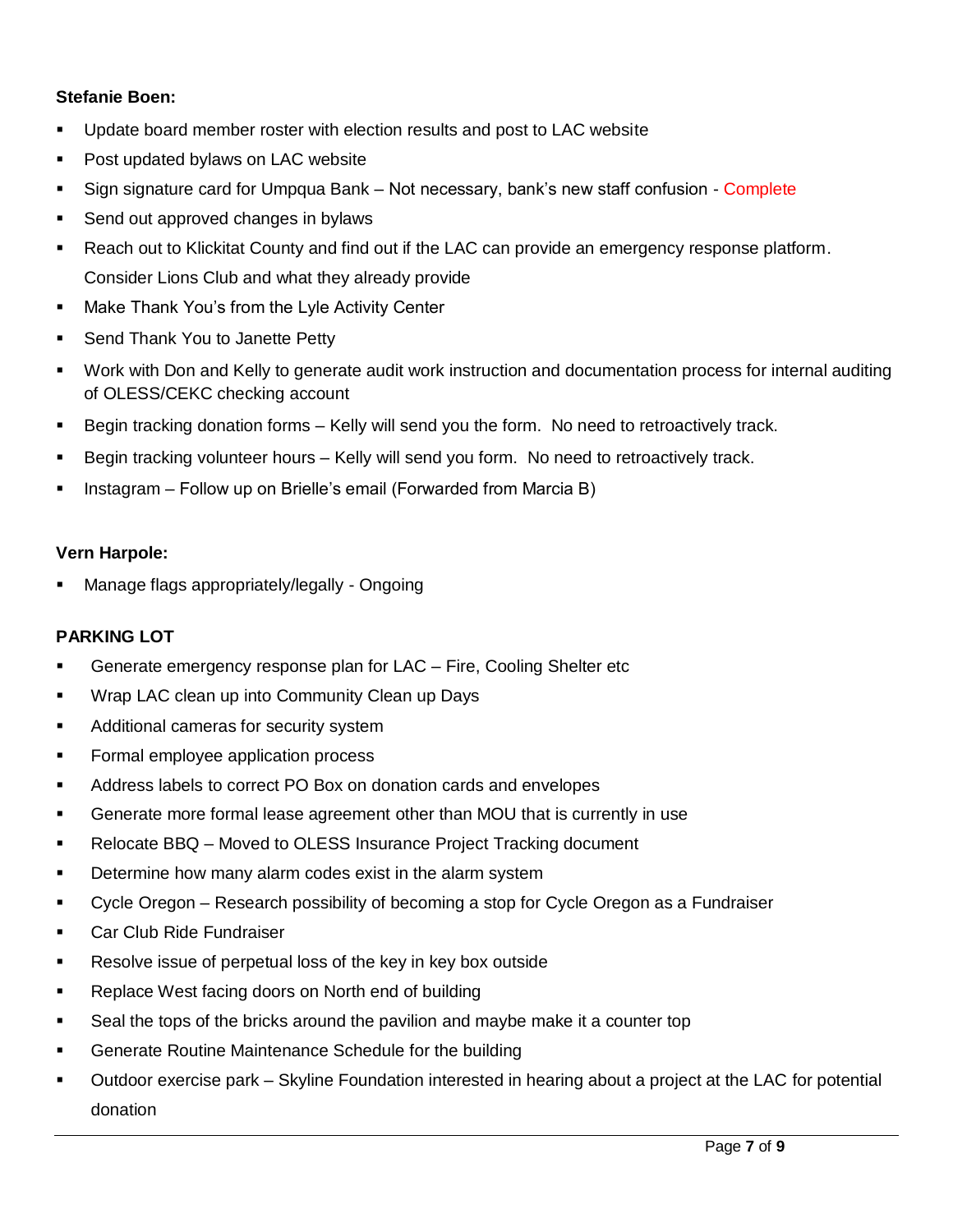- Thatch green space
- Create LAC Activity Manager email address so impact of personnel changes are minimized
- **•** Create process for renting tables and chairs to green space users
- **Work Instruction for draining pipes in the winter**
- Sound system
- Humanities of Washington Affiliate of National Endowment for the Humanities, Do we want them to give presentations at LAC?
- Cleaning work parties
- **Should tree lighting ceremony be an annual event**
- Open house for completion of restoration grant Maybe Gina Mosbruckers performs ribbon cutting ceremony
- Area above boiler room needs fascia to keep the birds and bats out
- **Projector for rental**
- **Mixing valve in janitors closet needs to be replaced**
- **Fire inspections requirements?**
- Greenspace How to reduce water bill
	- o Low flow sprinkler heads
	- o Community contribution
	- o Sharing expenses with LHS
- **Reader board**
- **Sell fence space on Hwy 14 for advertising**
- Relocation of HVAC
- Where do we go from here?
	- o Planning session for reimagining LAC
	- o Reach out to community
- Gorge Grown [kiara@gorgegrown.com](mailto:kiara@gorgegrown.com) (503) 490-6553
- **DESS business plan**
- Future funding for OLESS/Fundraising
- **Solar panels to replace outlets**
- Relocate bench to south-east portion of building
- **Advertise glass on website**
- Identify way to remedy issue with heat being left on in the rooms
- Should we generate a common place to document everyone's contact information
- **Puncture vine How to control**
- People/renters are not leaving the rooms as the found them, even with a checklist New ways to manage.
- **Lost and found procedure**
- Generate scale for charging for-profit entities that want to use space